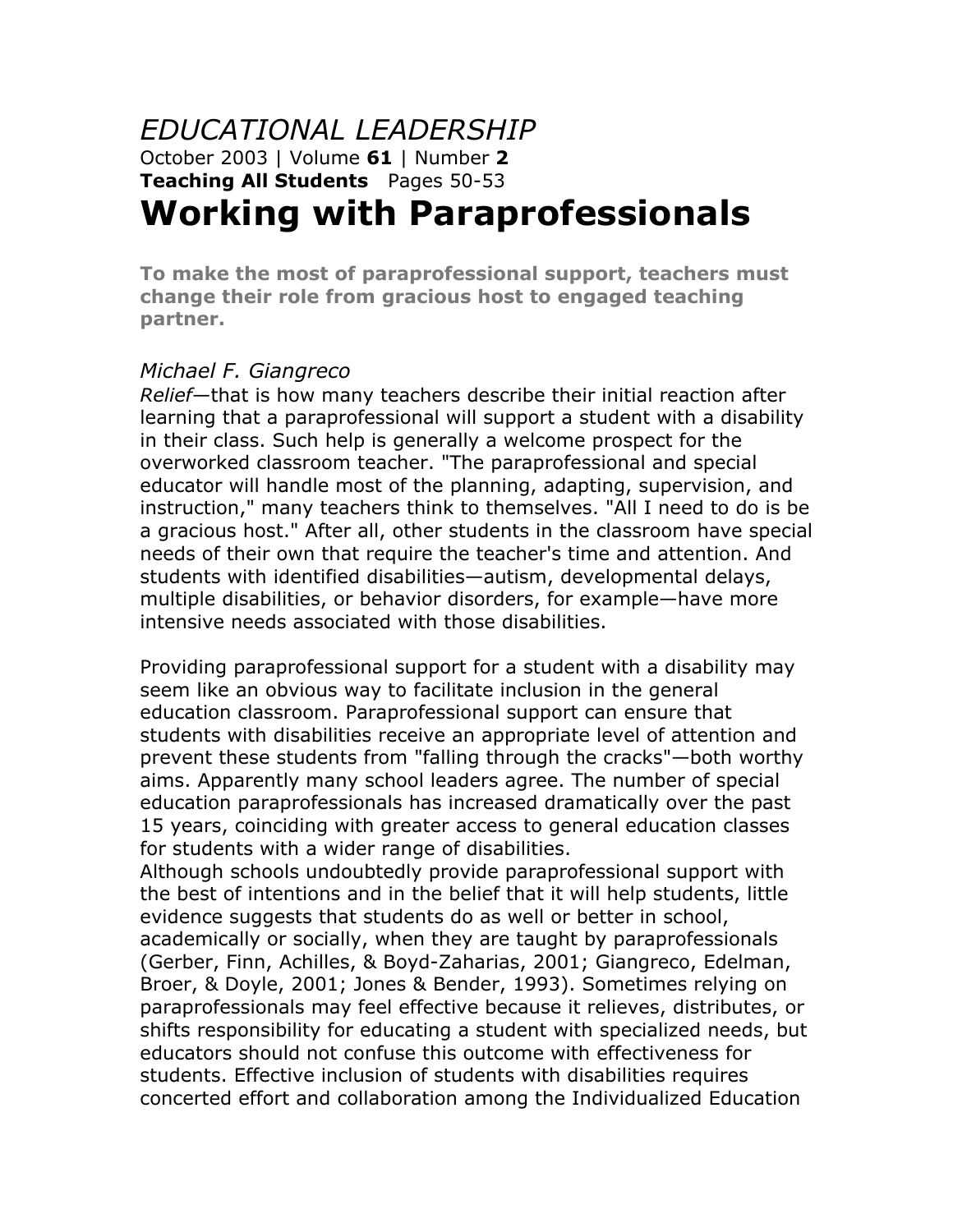Program team: teachers, special educators, families, and administrators (Doyle, 2002; French, 2003; Gerlach, 2001), and sometimes this team can benefit from carefully designed paraprofessional support.

### **Teacher Engagement**

The extent and nature of interaction between a classroom teacher and his or her students who have disabilities—or *teacher engagement*—is one of the most important contributors to the success of general education placements for students with disabilities (Giangreco, Broer, & Edelman, 2001). Teachers who are instructionally engaged with students with disabilities express responsibility for educating all students in their class, regardless of disability. They know the functioning levels and anticipated learning outcomes of all of their students. They instruct and communicate directly with students who have disabilities. They collaborate and participate in instructional decision making with special educators and paraprofessionals. They direct the work of paraprofessionals in their classroom—for example, planning lessons that match the skill level of the paraprofessional. They mentor paraprofessionals and maintain an instructional dialogue with them, and they phase out paraprofessional support when their students no longer need it.

Unfortunately, teachers often become less engaged with students who have disabilities when those students receive paraprofessional support. Given the importance of teacher engagement to the success of inclusive education opportunities for students with disabilities, educators must take care not to inadvertently compromise that engagement. The most obvious points to consider include

- Hiring the most talented, caring, and competent paraprofessionals available;
- Demonstrating appreciation and respect for their work by treating them well;
- Orienting them to the school, classroom, and students;
- Clarifying their roles and assigning them tasks that align with their skills;
- Providing initial and ongoing training that matches their roles;
- Giving them professionally prepared plans to follow;
- Directing their work through ongoing, supportive supervision; and
- Providing opportunities for them to be contributing team members.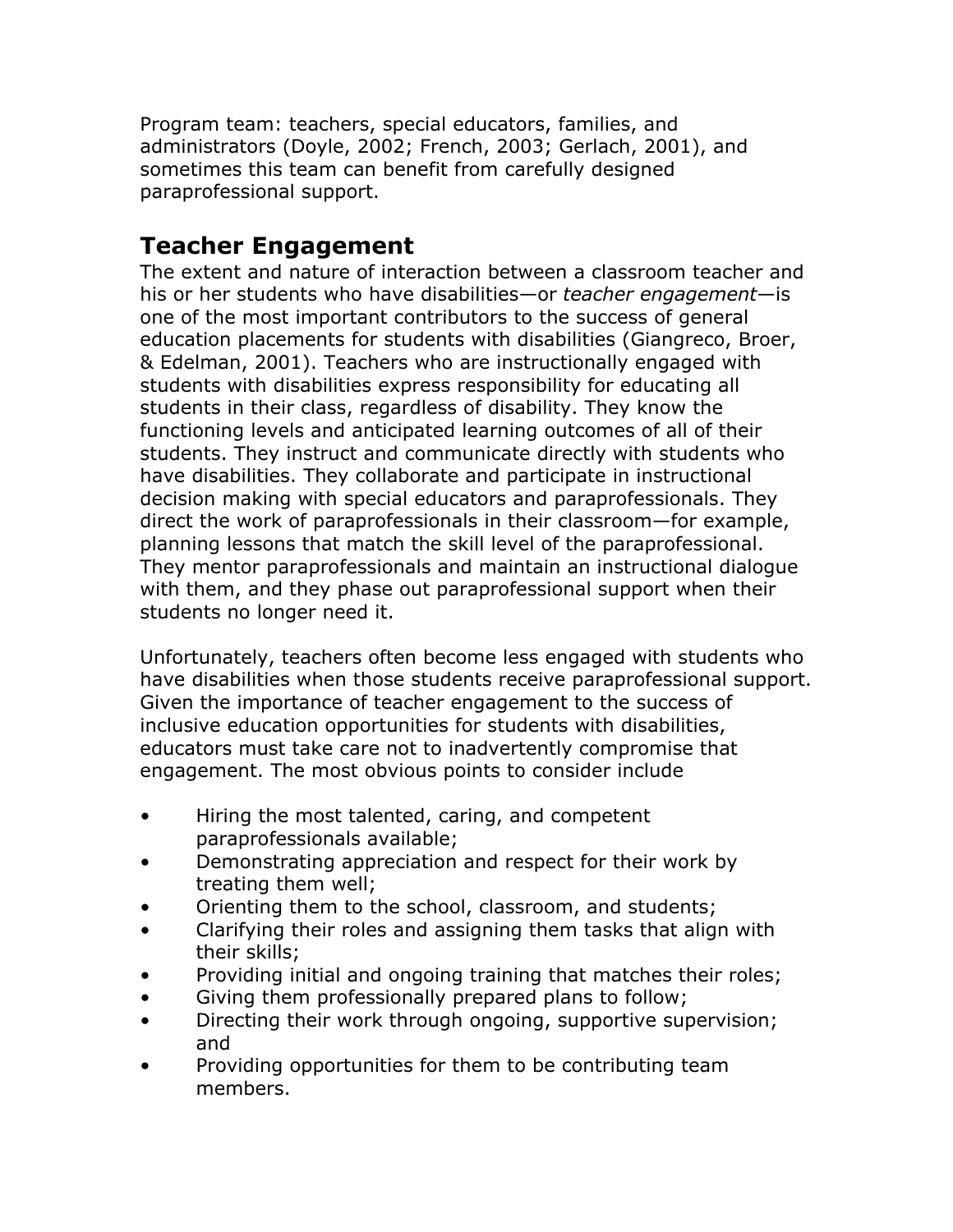Beyond these basic points, however, are several considerations for educators who hope to direct paraprofessional support that facilitates—rather than compromises—both the inclusion of students with disabilities and teacher engagement with these students (Giangreco & Doyle, 2002; Giangreco et al., 2001; Pickett & Gerlach, 1997; Riggs & Mueller, 2001).

#### **The Training Trap**

The training trap is twofold. First, teachers often relinquish instruction of students with disabilities because they assume that paraprofessionals are specially trained to work with such students. But the literature suggests that many paraprofessionals continue to be undertrained or untrained. In other words, students with disabilities—usually the students with the greatest learning challenges in the classroom—often receive their primary or exclusive instruction and support from the least qualified staff members. Although some paraprofessionals are highly educated, and recent federal legislation requires others (for example, those working in Title I environments) to be more educated, most have far less education, skill, or experience than certified classroom teachers—especially when it comes to curriculum and instruction.

The second part of the training trap involves teacher engagement. Unfortunately, once paraprofessionals receive virtually any amount of training—at best, usually equivalent to a single college-level course—many teachers feel even more justified in relinquishing instructional responsibilities to them. These teachers, many of whom have graduate degrees and years of experience, are uncomfortable instructing students with disabilities because they are "not trained." Nevertheless, they feel confident handing over the bulk of such instruction to a paraprofessional. Although paraprofessional training certainly is a step in the right direction, it is typically insufficient to prepare paraprofessionals to perform the instructional duties that classroom teachers increasingly ask of them. Most teachers are far better trained to educate a student with a disability than are most paraprofessionals.

Although teachers and special educators can certainly benefit from training in such areas as modifying curriculum and differentiating instruction for mixed-ability groups, teachers should not underestimate the importance of their existing skills and repertoire for educating students with disabilities. The principles of teaching and learning do not change when a student is labeled with a disability. Teachers can be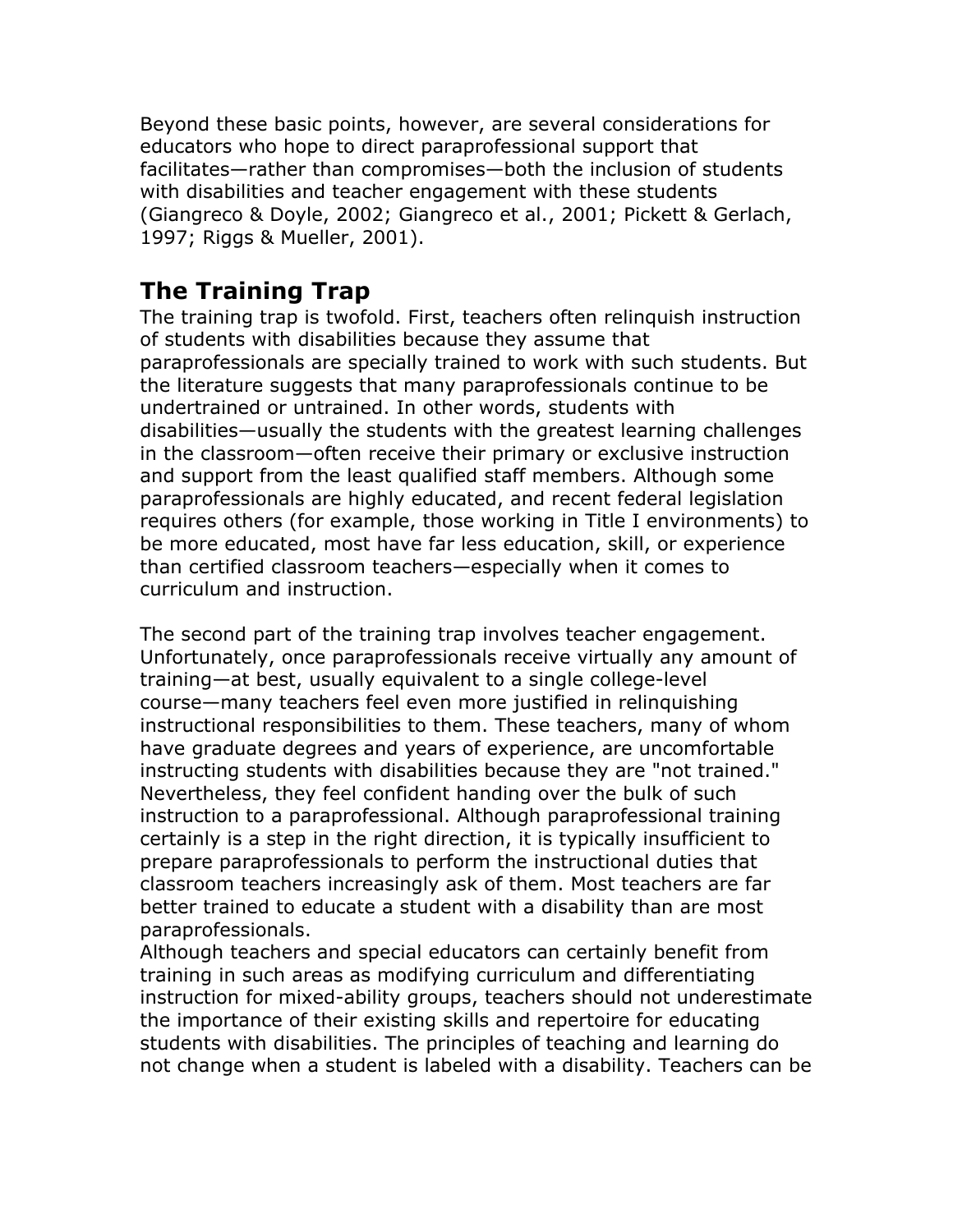successful by stretching, individualizing, and intensifying many of the same approaches that they have used for years.

#### **The Role of Special Educators**

Teachers often assume that paraprofessionals operate from plans prepared by a special educator, which is not always the case. Across the United States, special educators are among the most thinly stretched professional educators—especially those working in inclusive schools. The special educator's job is a difficult one: extensive paperwork, large caseloads of students with a wide range of disabilities, and numerous teachers and paraprofessionals with whom to collaborate at multiple grade levels. Many competent, caring special educators have difficulty delivering all that is expected of them. Improving the working conditions of special educators is vital to ensuring that students with disabilities receive appropriate education services and that teachers and paraprofessionals have necessary supports. Inadequate working conditions for too many capable yet overwhelmed special educators can lead to inappropriate autonomy for paraprofessionals. Paraprofessionals may be left to make curricular and instructional decisions on their own, often without adequate training, professionally prepared lessons, sufficient knowledge of the student's individualized plan, or supervision.

But even if teachers are fortunate enough to work with special educators who have adequate working conditions and work effectively with paraprofessionals, they should not relinquish instructional responsibilities to the paraprofessionals assigned to their classrooms. Effectively educating students with disabilities who are striving to meet individual learning outcomes (for example, Individualized Education Program goals) while participating in the general education curriculum requires the integral involvement of the classroom teacher—who is likely to be the only certified educator in the classroom throughout the day—in the teaching team.

## **Realistic Expectations**

The 1997 Amendments to the Individuals with Disabilities Education Act allow for appropriately trained and supervised paraprofessionals to assist in providing special education under the direction of qualified professionals. Deciding what constitutes appropriate training and supervision requires clarity about the scope of a paraprofessional's duties. Recent literature has raised questions about whether educators are asking too much of paraprofessionals in the classroom, given their skills and typically low levels of compensation.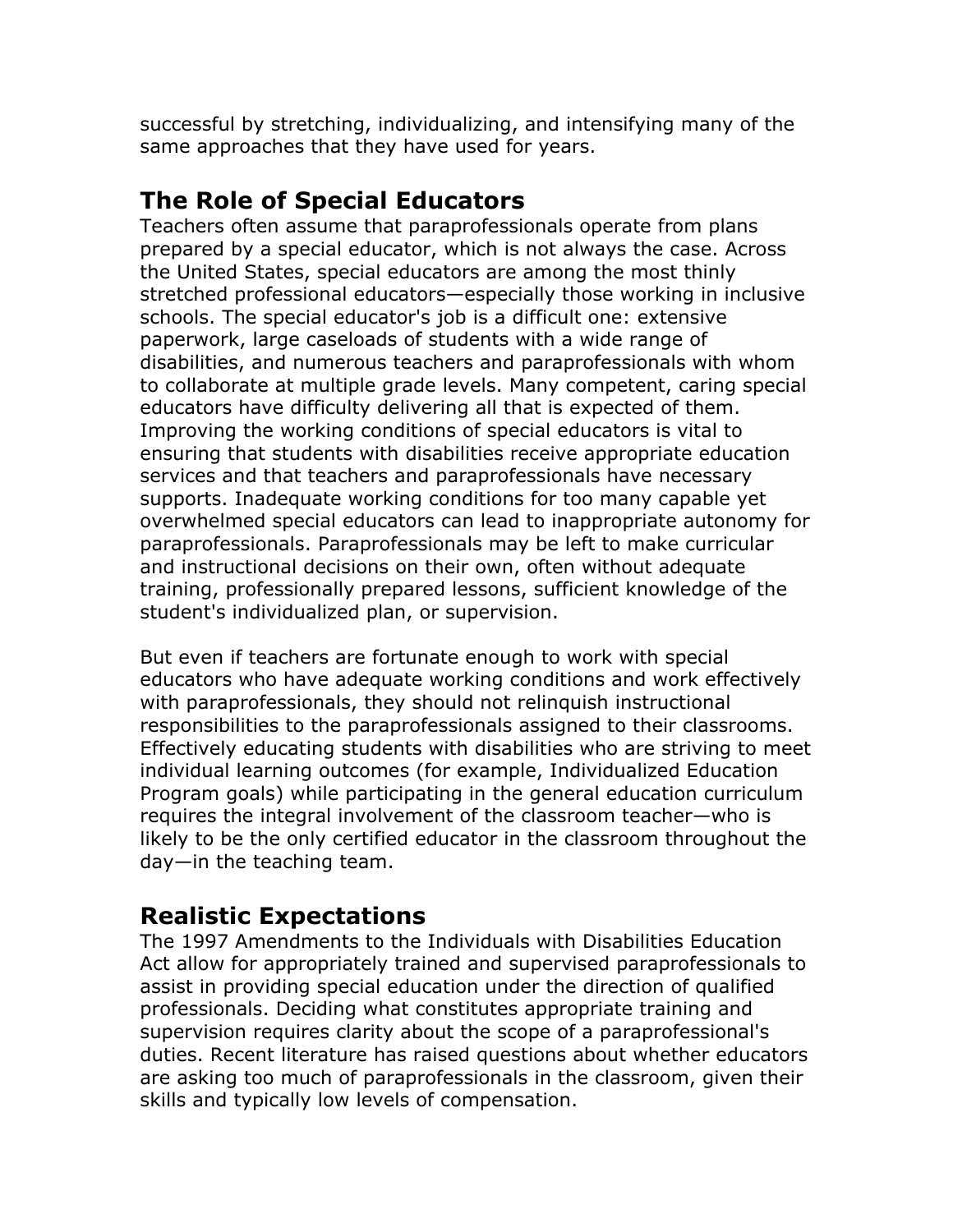For example, imagine a paraprofessional asked to observe a large group lesson and then follow up with a student who has a disability by reteaching the lesson to match the student's needs, adapting the teacher's assignment, or assisting with homework—all accomplished "on the fly." These would be high-level curricular and instructional tasks for an experienced special educator, much less a paraprofessional. Particularly at the middle and high school levels, the well-meaning paraprofessional often faces academic content that he or she may have found challenging as a student. We don't expect secondary school teachers to be fluent across the curriculum—yet that is exactly what we ask of paraprofessionals as they move between several academic disciplines. Consequently, many paraprofessionals feel pressured to try to instruct students with disabilities in the regular classroom, even when they are unsure of the intended learning outcomes. They reteach, they complete assignments, and they do homework for these students for fear that they will be perceived as not doing their job; a flurry of activity may take place without quality instruction or genuine learning.

Instead, the classroom teacher, special educator, and paraprofessional should meet to plan how to include the student with a disability in group lessons and to identify individually appropriate learning outcomes that are clearly understood by all team members. Next, the teacher and special educator can determine the student's need for differentiated expectations, instruction, materials, and assignments, as well as ways in which the paraprofessional can help implement such differentiation. Educators may also consider modifying their school's service delivery practices so that paraprofessionals, especially in secondary schools, are assigned to a limited number of subjects in which they can gain content proficiency.

#### **Unintended Effects**

Paraprofessional supports can sometimes have unintended, undesirable effects (see Would It Be OK . . . ?). Enter an inclusive classroom, for example, and you may easily identify the student with a disability—seated on the periphery of the classroom with a paraprofessional close by his or her side. Separating students with disabilities within the classroom isolates them from their peers and may encourage insular relationships between these students and the paraprofessionals assigned to them. Overdependence on paraprofessionals can adversely affect the social and academic growth of students with disabilities, resulting in their inadequate instruction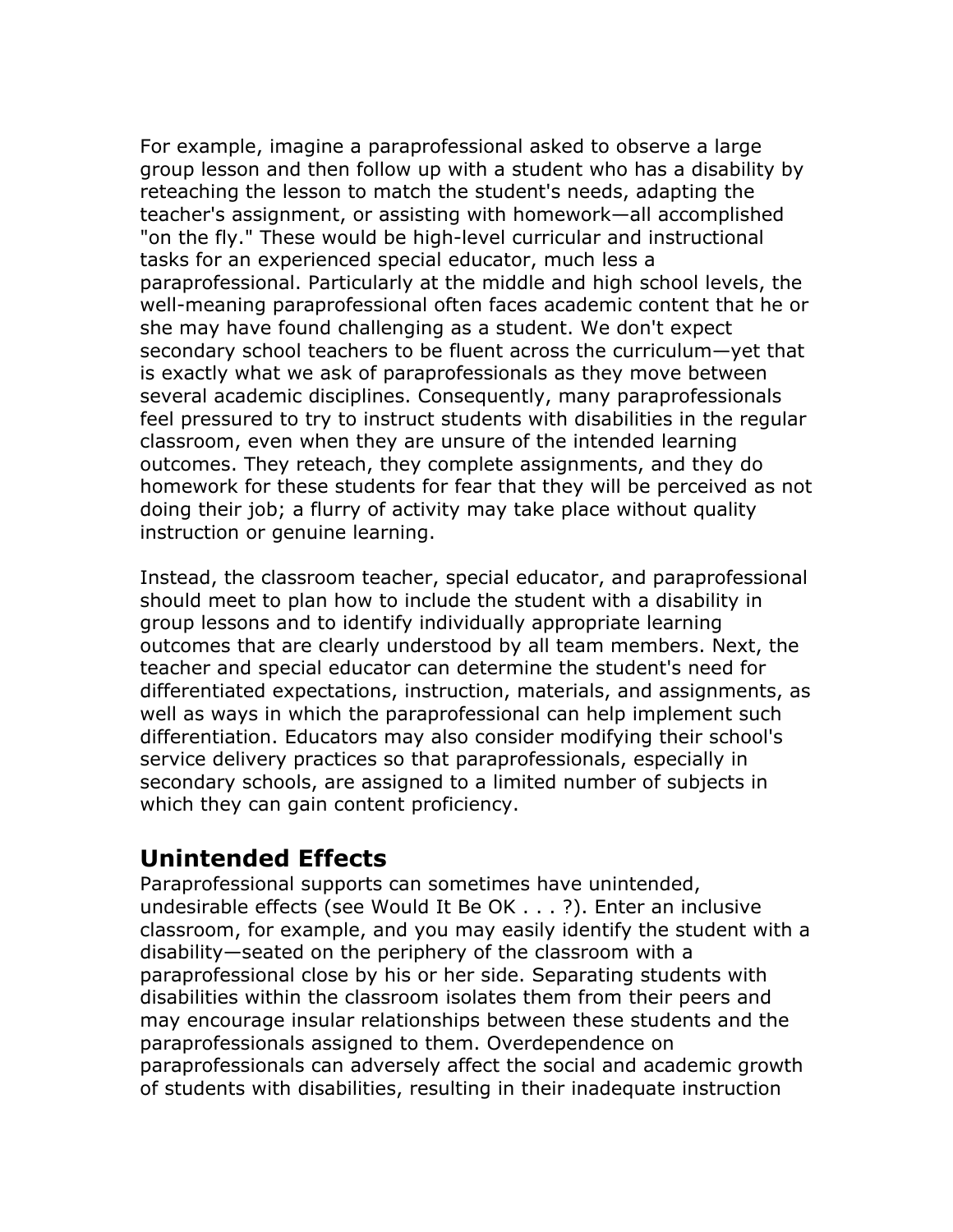and peer interactions. In some cases, students with disabilities feel stigmatized because they receive targeted paraprofessional support. For students with behavior problems, the paraprofessional support put in place to assist them may actually provoke behavioral outbursts.

#### **Would It Be OK . . . ?**

Sometimes it is difficult to know when providing paraprofessional support is appropriate and when it might cause problems. When in doubt, team members should ask themselves, *Would this situation be acceptable if the student didn't have a disability?* Consider the following examples:

- A paraprofessional provides the student's primary literacy instruction.
- The student is removed from class activities at the discretion of the paraprofessional rather than the teacher.
- The student spends 80 percent or more of his or her time with a paraprofessional.
- The student spends the majority of his or her social time (lunch, recess) with a paraprofessional rather than with classmates.
- The paraprofessional, rather than the teacher or special educator, makes the majority of day-to-day curricular and instructional decisions affecting the student.

These examples highlight a double standard: Most educators would consider these situations unacceptable for students without disabilities, yet these situations occur all too frequently for those with disabilities.

Team members can minimize the unintended, undesirable effects of paraprofessional support by seating students with disabilities in the midst of the class, among their classmates—encouraging ongoing access to both teacher and peers—and by avoiding unnecessarily close proximity to the paraprofessional. In addition, team members can include students with disabilities in determining the nature and extent of the paraprofessional support that they need. They can use paraprofessionals for whole-class support, or assign them in ways that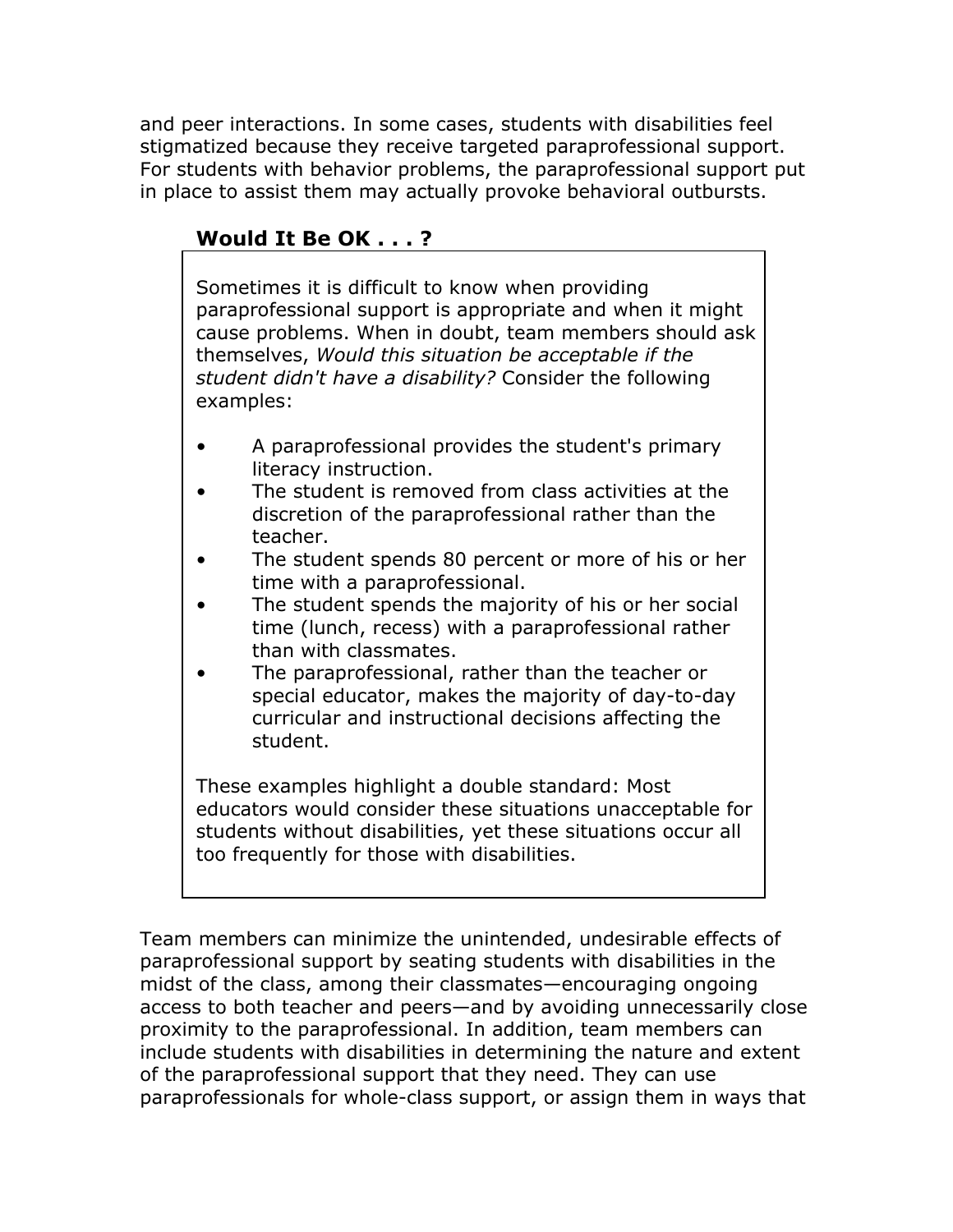free up the teacher to spend time with students who have disabilities. Finally, team members can establish a classroom culture that encourages peer-to-peer support through such strategies as cooperative learning groups and peer tutoring.

## **Alternative Supports**

Although carefully designed paraprofessional supports will continue to play a valuable role in the education of students with disabilities, teams should explore alternative supports that facilitate increased teacher engagement with these students. Such alternatives might include creating smaller classes, training teachers to differentiate instruction and teach mixed-ability groups, providing peer supports, encouraging coteaching with a special educator, and improving working conditions—for example, reducing caseloads—for special educators.

Whether the student with disabilities is pursuing the bulk of the gradelevel curriculum with instructional accommodations or a substantively individualized set of learning outcomes, one fact is certain: He or she needs an engaged teacher. Teacher engagement is not just important for students with disabilities. Teachers who are highly engaged with students who have disabilities are poised to improve their overall teaching. Students with disabilities provide teachers with opportunities to model many characteristics that we seek to foster in all students: an appreciation for human diversity and the unique value of each person, the ability to respond to change, and a talent for creative problem solving. When teachers embrace the challenge of making the classroom a welcoming and instructionally vibrant place for all of their students, they often report that it has transformed and invigorated their teaching.

#### **References**

Doyle, M. B. (2002). *The paraprofessional's guide to the inclusive classroom: Working as a team* (2nd ed.). Baltimore: Paul H. Brookes. French, N. K. (2003). *Managing para-educators in your school: How to hire, train, and supervise non-certified staff*. Thousand Oaks, CA: Corwin Press.

Gerber, S. B., Finn, J. D., Achilles, C. M., & Boyd-Zaharias, J. (2001). Teacher aides and students' academic achievement. *Educational Evaluation and Policy Analysis, 23*(2), 123–143.